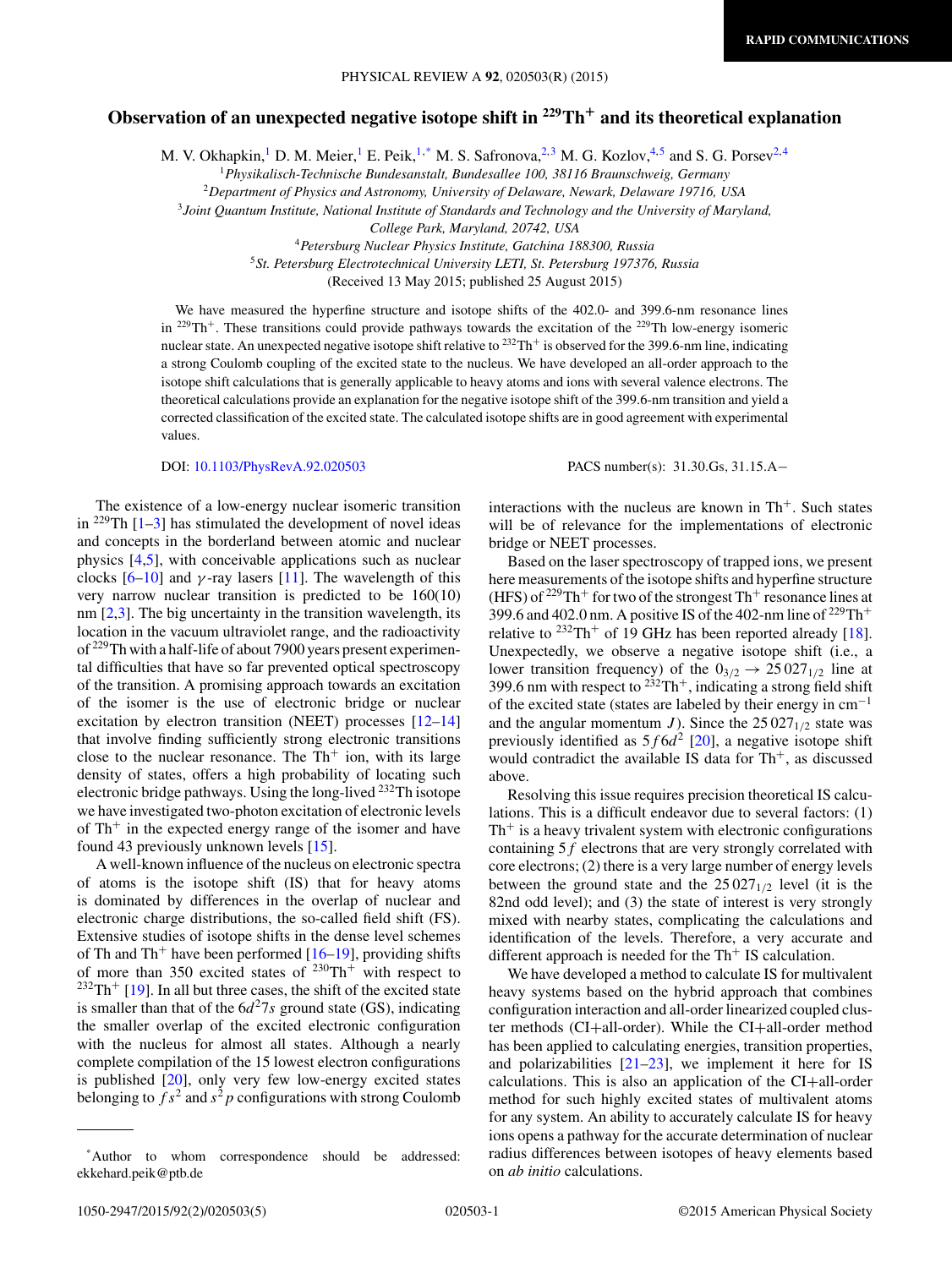In our experiments we use a linear Paul trap, described in Refs. [\[15,](#page-3-0)[24\]](#page-4-0). The trap is loaded with  $\geq 10^5$  Th<sup>+</sup> ions by laser ablation from a dried  $Th(NO<sub>3</sub>)<sub>4</sub>$  solution deposited on a tungsten substrate. Collisions with an argon buffer gas at 0*.*1 Pa pressure cool the ions to room temperature and quench the population of metastable states that are optically pumped by the laser excitation. Pulsed excitation of the 24 8745*/*<sup>2</sup> and  $25027_{1/2}$  states is provided by a cw extended-cavity diode laser (ECDL) with an output power of 25 mW passing through a fast acousto-optical modulator. The excitation pulse duration is 70 ns and a pulse repetition rate of 1 kHz is adapted to the collisional quenching rate of about  $\approx$ 1500/s [\[24\]](#page-4-0). Fluorescence of the excited  $Th<sup>+</sup>$  ions is detected using a photomultiplier (PMT). A fast gated integrator is used to evaluate the PMT signal during a detection window with a duration of about 75 ns. The signal is then integrated over several hundred pulses. A small fraction of the cw radiation of the excitation ECDL is coupled to a Fabry-Pérot interferometer used as a reference to measure frequency intervals. After loading of  $Th<sup>+</sup>$  we observe simultaneously the fluorescence signal from both  $^{229}$ Th and  $^{232}$ Th, indicating approximately equal abundances of both isotopes on the substrate. When it is necessary to avoid the influence of  $232 \text{Th}^+$  ions, we apply an isotope-selective, resonantly enhanced, three-photon ionization to  $\text{Th}^{2+}$  [\[15\]](#page-3-0) and eject these ions from the trap.

Determining the IS for <sup>229</sup>Th with a nuclear spin  $I = 5/2$ requires knowledge of the HFS centroid frequency. The HFS of the  $0_{3/2} \rightarrow 24874_{5/2}$  transition of <sup>229</sup>Th<sup>+</sup> at 402.0 nm consists of 12 lines with four components in each of the  $\Delta F = -1, 0, +1$  branches, where *F* is the total angular momentum.We investigate the HFS by Doppler-free saturation spectroscopy and the excitation spectrum of both <sup>229</sup>Th<sup>+</sup> and  $2\overline{3}$ <sup>23</sup><sup>2</sup>Th<sup>+</sup> isotopes is shown in Fig. 1(a). Figure 1(b) shows the HFS of  $229Th$ <sup>+</sup> with high resolution. The width [full width at half maximum (FWHM)] of the resonances is  $\geq 70$  MHz and the width of the Doppler-broadened lines is  $\approx 760$  MHz. In Fig. 1(b), nine out of 12 possible resonances are resolved. The resonances caused by  $F = 1 \rightarrow F' = 2$  and  $2 \rightarrow 1$  transitions are overlapping within the width of the Lamb dips. The deformation of the Doppler shape caused by component  $3 \rightarrow 2$  is also partially observable on the graph. The weak HFS component  $4 \rightarrow 3$  is not observed due to the limited signal-to-noise ratio.

The HFS of the 399.6-nm line  $0_{3/2} \rightarrow 25.027_{1/2}$  is shown in Fig. 2(a). The  $25027_{1/2}$  state of  $229 \text{Th}^+$  consists of two components with  $F = 2,3$ , therefore the HFS of the transition comprises six lines. The hyperfine components of  $^{229}Th^+$ appear at frequencies below the position of the  $232 \text{Th}^+$  line. To exclude a possible masking of a hyperfine component with the  $232 \text{Th}^+$  Doppler-broadened line, we ejected  $232 \text{Th}^+$  with the technique mentioned above. This experiment shows that there is no hyperfine component of the  $229 \text{Th}^+$  overlapping with the <sup>232</sup>Th<sup>+</sup> line. The saturation resonance of the transition  $2 \rightarrow 3$ has a very weak intensity and is not observed in the experiment. The resonances caused by transitions  $3 \rightarrow 3$  and  $3 \rightarrow 2$  are resolved by scanning with a longer integration time [see the inset in Fig. 2(b)]. The dip in the middle correspond to a crossover resonance of V type with the common ground-state level  $F = 3$  [see Fig. 2(b)].

## <span id="page-1-0"></span>M. V. OKHAPKIN *et al.* PHYSICAL REVIEW A **92**, 020503(R) (2015)



FIG. 1. (a) Fluorescence signal of the 402.0-nm line of  $^{229}Th^+$ and  $232 \text{Th}^+$  isotopes. (b) HFS signal of the 402.0-nm  $229 \text{Th}^+$  line. The detuning counts from the recalculated HFS centroid position of the  $229 \text{Th}^+$  isotope line. The components are labeled with the total angular momenta of lower and upper hyperfine levels. The dashed arrows in (b) show the recalculated positions of the  $3 \rightarrow 2$  and  $4 \rightarrow 3$ resonances.



FIG. 2. (a) Fluorescence signal of the 399.0-nm line of  $229 \text{Th}^+$ and  $^{232}Th^+$  isotopes. (b) HFS signal of the 399.6-nm  $^{229}Th^+$  line. The detuning counts from the recalculated HFS centroid position of the  $229$ Th<sup>+</sup> isotope line, and the dashed arrows show the recalculated positions of the resonances  $2 \rightarrow 3$  and  $3 \rightarrow 2$ . The inset shows resolved Doppler-free resonances of the components  $3 \rightarrow 3$  and  $3 \rightarrow 2$  and the V-type crossover resonance.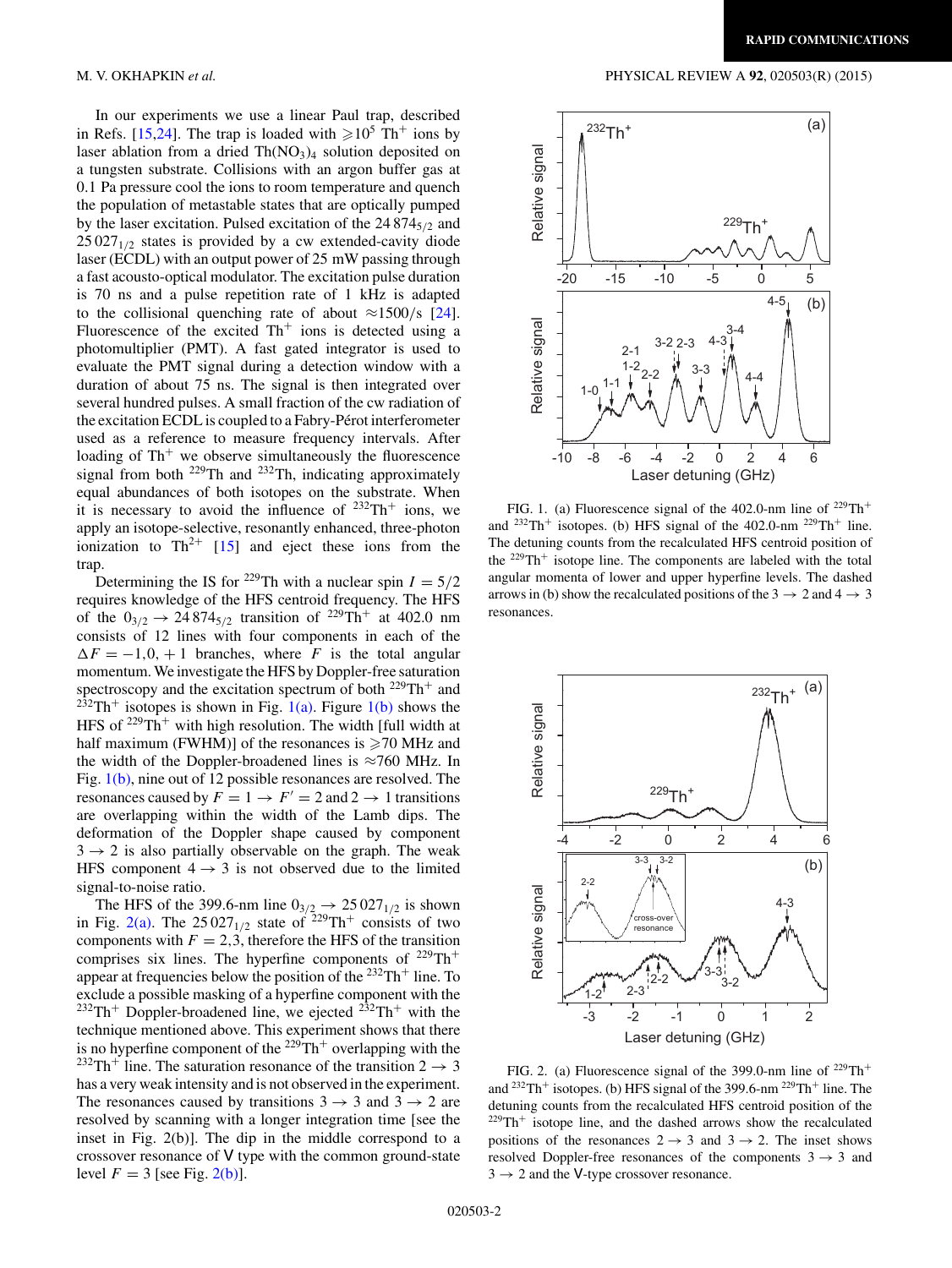TABLE I. Hyperfine splitting factors of <sup>229</sup>Th<sup>+</sup> electronic levels. The second row for the ground state shows the values obtained in Ref. [\[25\]](#page-4-0).

| Level $(cm^{-1})$ | A(MHz)                 | B(MHz)     | Reference                           |
|-------------------|------------------------|------------|-------------------------------------|
| $\theta$          | $-444.2(3.4)$          | 308(13)    | This work                           |
|                   | $-444.2(1.9)$          | 303(6)     | Ref. [25]                           |
| 24874             | 489.2(3.7)             | $-409(18)$ | This work                           |
|                   | 488.9(3.7)             | $-413(16)$ | This work <sup>a</sup>              |
| 25 0 27           | $-45(19)$<br>$-42(16)$ |            | This work<br>This work <sup>a</sup> |

a These results represent the fit where the *A* and *B* parameters for the ground state are fixed to the values from Ref. [\[25\]](#page-4-0).

In order to determine the hyperfine splitting factors *A* and *B* of the 402.0- and 399.6-nm lines, we measure the frequency intervals between the Lamb dips relative to the transmission peaks of the interferometer. For the 402.0-nm line the measured frequency intervals are fitted in a least-squares adjustment to determine the *A* and *B* factors for the ground and the 24 874<sub>5/2</sub> states. The algorithm attempts fits for all viable assignment combinations of *F* values for the nine resolved transitions shown in Fig.  $1(b)$ . The result is shown in Table I. The uncertainty results from inaccuracy of the measured frequency intervals, including a small contribution from the determination of the reference interferometer's free spectral range (FSR). The HFS factors for the ground electronic state (GS) in <sup>229</sup>Th<sup>+</sup> are already known with high accuracy  $[25]$  (see Table I) and our results are in good agreement.

For the  $25027_{1/2}$  state the *B* factor vanishes because of the absence of a quadrupole moment for  $J = 1/2$ . To determine the *A* factor of this level we fix the *A* and *B* values for the GS. We use the same algorithm to fit the frequency intervals between resolved transitions of this line. The uncertainty of the *A* value of the  $25027_{1/2}$  state is determined by the accuracy of the frequency intervals and the uncertainty of the GS factors. Due to the weaker signal-to-noise ratio and smaller *A* factor of the excited state, the uncertainty of the fit is higher than that for the 24 874 $_{5/2}$  state. Using the obtained values for *A* and *B* factors, we recalculate the position of the hyperfine components which are not observed. The calculated splitting of the HFS components  $1 \rightarrow 2$  and  $2 \rightarrow 1$  of the 402.0-nm line is 18 MHz, explaining the unresolved resonances of these lines. As a test of consistency, we calculate the complete shape of the saturation HFS spectra according to Ref. [\[26\]](#page-4-0), fit it to the experimental signal, and find that it confirms the results presented above.

The IS of  $2^{29}Th^+$  is determined from the hyperfine centroid, corresponding to the position of the line for  $A = B = 0$ . For the 402.0-nm line, the centroid is  $\approx$ 810 MHz red-detuned from the position of the  $3 \rightarrow 4$  component. The isotope shift of  $229 \text{Th}^+$  for this line is 18.86(7) GHz, in agreement with earlier, less precise measurements [\[17,18\]](#page-3-0). The uncertainty is determined by the precision of the frequency interval measurements and the calculated value of the HFS centroid. The GS of  $Th<sup>+</sup>$  yields a mixture of electronic configurations with leading components  $6d^27s$  and  $6d7s^2$  while the 24 874 $_{5/2}$ level contains 26% 6*d*7*s*7*p* and 20% 5*f* 6*d*<sup>2</sup> [\[20\]](#page-3-0). For this transition the FS of the ground state is dominant [\[18\]](#page-3-0) and determines the positive IS of the 402.0-nm line.

The 399.6-nm line shows a negative IS of −3*.*67(5) GHz. The centroid of the line is shifted at  $\approx$ 1.5 GHz to the lower frequency from the resonance  $4 \rightarrow 3$  [see Fig. [2\(a\)\]](#page-1-0). The probability to observe a negative IS in  $Th<sup>+</sup>$  for a line originating from the GS was predicted to be very small [\[18\]](#page-3-0) since the *s* electrons make the greatest contribution to the IS. For the odd-parity levels, a negative IS is observed only for the transition from the GS to the 83797*/*<sup>2</sup> level which has the leading electron configuration  $fs^2$ . According to Ref. [\[20\]](#page-3-0), the leading configuration of the  $25027_{1/2}$  state is  $5f6d^2$ . The analysis in Ref. [\[16\]](#page-3-0) indicates a weak FS for the  $5f6d^2$  electron configuration, which means that the IS of the transition should be determined by the energy shift of the ground state which leads to a positive IS. A potential explanation for the negative IS would be a prior misidentification of the  $25 027<sub>1/2</sub>$  level and the presence of a large admixture of a  $7s<sup>2</sup>nl$  configuration.

The field shift for isotope  $A'$  with respect to isotope *A* is defined as  $\Delta \omega^{A',A} = K_{FS} \delta \langle r^2 \rangle^{A',A}$ , where  $K_{FS}$  is the field shift constant and  $\delta \langle r^2 \rangle^{A',A} = \langle r^2 \rangle^{A'} - \langle r^2 \rangle^{A}$ . The FS operator  $H<sub>FS</sub>$  is a one-particle operator which modifies the Coulomb potential inside the nucleus. We use the "finite field" method, which means that a perturbation is added to the initial Hamiltonian with the arbitrary coefficient *λ*,  $H \rightarrow H_{\lambda} = H + \lambda H_{\text{FS}}$ . We find eigenvalues  $E_{\lambda}$  by direct diagonalization of  $H_{\lambda}$  and then find the FS coefficient of an atomic level as [\[27\]](#page-4-0)

$$
K_{\rm FS} = \frac{5}{6r_N^2} \frac{\partial E_\lambda}{\partial \lambda},\tag{1}
$$

where the nucleus is modeled as a homogeneously charged ball of radius  $r_N$ .

We use the CI+all-order method, with the modified Hamiltonian given above, to carry out the field shift calculation. All computations are repeated three times, with  $\lambda = 0$  and  $\lambda = \pm 0.01$ . Then, Eq. (1) is used to evaluate the field shift constant. The general description of the CI+all-order method and its application to the calculation of energies, transition properties, and polarizabilities are given in Refs. [\[21–](#page-3-0)[23\]](#page-4-0). We have modified the CI part of the method to be able to successfully generate much higher excited states than previously possible. This advancement will allow further applications of the CI+all-order method for highly excited states and systems with dense spectra. Another issue of the application of the CI+all-order method to IS is the requirement of very high numerical accuracy since the correction due to IS is small. Therefore, we improved and thoroughly tested the numerical accuracy of the approach, such as convergence of various iteration procedures.

While only *ns* orbitals have significant overlap with the nucleus, with  $p_{1/2}$  having a much smaller overlap, other states will be affected by the inclusion of the IS effects due to the self-consistent nature of the potential. All of the *ns* orbitals become slightly less bound, leading to the expansion of the total self-consistent electronic potential. This in turn leads to changes of energies of the other states as they become more deeply bound in the modified potential. The IS of 6*d* and 5*f* electrons will be with the opposite sign of the 7*s* electron IS. One-electron estimates give the IS of the 5*f* electron being about 60% of the 7*s* IS with an opposite sign.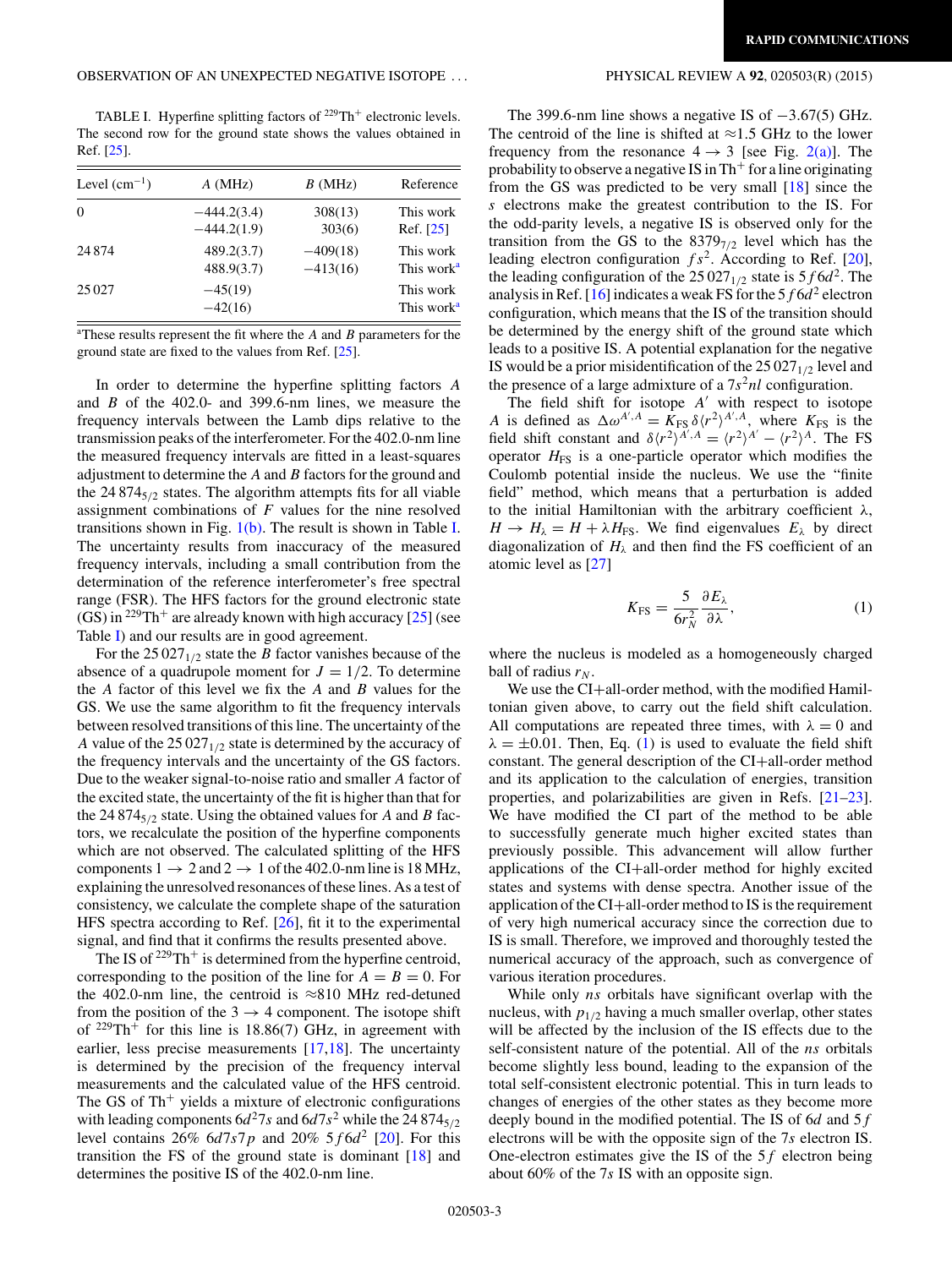TABLE II. Comparison of the *g* factors and excitation energies  $(\text{cm}^{-1})$  of Th<sup>+</sup> odd  $J = 1/2$  states calculated using the CI+all-order method with experimental data compiled in Ref. [20] (see also Ref.  $[28]$ ). The last column gives finite-size IS constants  $K_{FS}$  in GHz/fm<sup>2</sup>. All values are counted from the GS. The line printed in bold refers to the level studied in the experiment reported here.

| <b>State</b> |            |     | g factor          |       | Energy      |             | $K_{FS}$ |  |
|--------------|------------|-----|-------------------|-------|-------------|-------------|----------|--|
| Ref. [20]    | Calc.      | J   | Calc.             | Expt. | Calc.       | Expt.       | Calc.    |  |
| 5f6d7s       | 5f6d7s     | 1/2 | 0.243             | 0.255 | 12390       | 11725       | $-82.1$  |  |
| 5f6d7s       | 5f6d7s     | 1/2 | 0.558             | 0.523 | 14805       | 14102       | $-96.7$  |  |
| 5f6d7s       | 5f6d7s     | 1/2 | 2.577             | 2.565 | 16207       | 15324       | $-65.9$  |  |
| 5f6d7s       | $5f6d^2$   | 1/2 | 1.618             | 1.080 | 18307       | 17838       | $-120.4$ |  |
| $5f6d^2$     | $5f6d^2$   | 1/2 | 0.405             | 1.007 | 19309       | 18568       | $-126.4$ |  |
| 5f6d7s       | $5f6d^2$   | 1/2 | 0.730             | 0.770 | 23456       | 22355       | $-100.6$ |  |
|              | $+5 f6d7s$ |     |                   |       |             |             |          |  |
| $5f6d^2$     | $7s^27p$   |     | $1/2$ 0.568 0.600 |       | 25445 25027 |             | 5.8      |  |
|              | $+6d7s7p$  |     |                   |       |             |             |          |  |
| $5f6d^2$     | $5f6d^2$   |     | $1/2$ 2.108       | 0.725 |             | 26024 25266 | $-119.7$ |  |

The results of the CI+all-order calculation of the *g* factors and excitation energies of Th<sup>+</sup> odd  $J = 1/2$  states are compared with experiment  $[20,28]$  $[20,28]$  in Table II. We find good agreement for the energy and *g* factor of the  $25\,027_{1/2}$ level of interest. The last column gives differential finite-size IS constants  $K_{FS}$  in GHz/fm<sup>2</sup> for  $J = 1/2$  levels, relative to the ground state. The table clearly demonstrates the opposite sign of the isotope shift constant for this level in comparison to the other states. Our calculations show  $7s^27p$ with a contribution of 36% and 6*d*7*s*7*p* with 34% as the two dominant configurations for the  $25027_{1/2}$  level, which explains the observations of the negative IS. Contributions from  $6d^27p$  are 14% and from  $5f6d^24\%$  only. Using the value

- [1] R. G. Helmer and C. W. Reich, [Phys. Rev. C](http://dx.doi.org/10.1103/PhysRevC.49.1845) **[49](http://dx.doi.org/10.1103/PhysRevC.49.1845)**, [1845](http://dx.doi.org/10.1103/PhysRevC.49.1845) [\(1994\)](http://dx.doi.org/10.1103/PhysRevC.49.1845).
- [2] B. R. Beck, J. A. Becker, P. Beiersdorfer, G. V. Brown, K. J. Moody, J. B. Wilhelmy, F. S. Porter, C. A. Kilbourne, and R. L. Kelley, [Phys. Rev. Lett.](http://dx.doi.org/10.1103/PhysRevLett.98.142501) **[98](http://dx.doi.org/10.1103/PhysRevLett.98.142501)**, [142501](http://dx.doi.org/10.1103/PhysRevLett.98.142501) [\(2007\)](http://dx.doi.org/10.1103/PhysRevLett.98.142501).
- [3] B. R. Beck, C. Y. Wu, P. Beiersdorfer, G. V. Brown, J. A. Becker, K. J. Moody, J. B. Wilhelmy, F. S. Porter, C. A. Kilbourne, and R. L. Kelley, Lawrence Livermore National Laboratory, Internal Report No. LLNL-PROC-415170, 2009, [https://e-reports-ext.llnl.gov/pdf/375773.pdf.](https://e-reports-ext.llnl.gov/pdf/375773.pdf)
- [4] S. Matinyan, [Phys. Rep.](http://dx.doi.org/10.1016/S0370-1573(97)00084-7) **[298](http://dx.doi.org/10.1016/S0370-1573(97)00084-7)**, [199](http://dx.doi.org/10.1016/S0370-1573(97)00084-7) [\(1998\)](http://dx.doi.org/10.1016/S0370-1573(97)00084-7).
- [5] E. V. Tkalya, [Phys. Usp.](http://dx.doi.org/10.1070/PU2003v046n03ABEH001379) **[46](http://dx.doi.org/10.1070/PU2003v046n03ABEH001379)**, [315](http://dx.doi.org/10.1070/PU2003v046n03ABEH001379) [\(2003\)](http://dx.doi.org/10.1070/PU2003v046n03ABEH001379).
- [6] E. Peik and Chr. Tamm, [Europhys. Lett.](http://dx.doi.org/10.1209/epl/i2003-00210-x) **[61](http://dx.doi.org/10.1209/epl/i2003-00210-x)**, [181](http://dx.doi.org/10.1209/epl/i2003-00210-x) [\(2003\)](http://dx.doi.org/10.1209/epl/i2003-00210-x).
- [7] C. J. Campbell, A. G. Radnaev, A. Kuzmich, V. A. Dzuba, V. V. Flambaum, and A. Derevianko, [Phys. Rev. Lett.](http://dx.doi.org/10.1103/PhysRevLett.108.120802) **[108](http://dx.doi.org/10.1103/PhysRevLett.108.120802)**, [120802](http://dx.doi.org/10.1103/PhysRevLett.108.120802) [\(2012\)](http://dx.doi.org/10.1103/PhysRevLett.108.120802).
- [8] W. G. Rellergert, D. DeMille, R. R. Greco, M. P. Hehlen, J. R. Torgerson, and E. R. Hudson, [Phys. Rev. Lett.](http://dx.doi.org/10.1103/PhysRevLett.104.200802) **[104](http://dx.doi.org/10.1103/PhysRevLett.104.200802)**, [200802](http://dx.doi.org/10.1103/PhysRevLett.104.200802) [\(2010\)](http://dx.doi.org/10.1103/PhysRevLett.104.200802).
- [9] G. A. Kazakov, A. N. Litvinov, V. I. Romanenko, L. P. Yatsenko, [A. V. Romanenko, M. Schreitl, G.Winkler, and T. Schumm,](http://dx.doi.org/10.1088/1367-2630/14/8/083019) New J. Phys. **[14](http://dx.doi.org/10.1088/1367-2630/14/8/083019)**, [083019](http://dx.doi.org/10.1088/1367-2630/14/8/083019) [\(2012\)](http://dx.doi.org/10.1088/1367-2630/14/8/083019).
- [10] E. Peik and M. Okhapkin, [C. R. Phys.](http://dx.doi.org/10.1016/j.crhy.2015.02.007) **[16](http://dx.doi.org/10.1016/j.crhy.2015.02.007)**, [516](http://dx.doi.org/10.1016/j.crhy.2015.02.007) [\(2015\)](http://dx.doi.org/10.1016/j.crhy.2015.02.007).

### <span id="page-3-0"></span>M. V. OKHAPKIN *et al.* PHYSICAL REVIEW A **92**, 020503(R) (2015)

 $\delta \langle r^2 \rangle^{229,232} = -0.33(5)$  fm<sup>2</sup> [\[25,29\]](#page-4-0) for the difference in the rms radii, we get −1*.*9 GHz for the CI+all-order IS of the 399.6-nm line, in good agreement with the experimental value of −3*.*67(5)GHz. The difficulty of this particular calculation is the very large correlation correction for the 5*f* electrons and very strong configuration mixing for the  $J = 1/2$  states. Our value for the 402.0-nm IS is 19.0 GHz, in excellent agreement with the experimental results of 18.86(7) GHz.

We have also carried out calculations using CI+manybody-perturbation theory (MBPT) [\[30\]](#page-4-0) that was previously employed for IS calculations [\[31\]](#page-4-0). The CI+MBPT results for the 399.6- and 402.0-nm lines are 8.1 and 26.0 GHz, respectively, in very poor agreement with experiment. This demonstrates the success of the CI+all-order method and the need for the inclusion of the higher-order effects.

In summary, we have demonstrated that the CI+all-order method can accurately describe isotope shifts in such complicated systems as  $Th<sup>+</sup>$ . In turn, the IS measurements in actinides represent excellent benchmark tests for the development of these highly accurate theoretical methodologies. The results of this work are important for the selection of efficient transitions for the excitation of the  $229$ Th isomer, as the IS indicates the strength of the Coulomb interaction between electrons and nucleus that is relevant for NEET processes. The comparison of isotope and isomer shifts will give access to the Coulomb contribution to the nuclear transition energy, resolving a dispute about largely different theoretical predictions of the sensitivity of the nuclear transition frequency to the value of the fine-structure constant [\[32\]](#page-4-0).

This work was supported in part by U.S. NSF Grant No. PHY-1404156 and Russian Foundation for Basic Research Grant No. 14-02-00241, and in part by EU FET-Open project 664732–nuClock.

- [11] E. V. Tkalya, [Phys. Rev. Lett.](http://dx.doi.org/10.1103/PhysRevLett.106.162501) **[106](http://dx.doi.org/10.1103/PhysRevLett.106.162501)**, [162501](http://dx.doi.org/10.1103/PhysRevLett.106.162501) [\(2011\)](http://dx.doi.org/10.1103/PhysRevLett.106.162501).
- [12] E. V. Tkalya, V. O. Varlamov, V. V. Lomonosov, and S. A. Nikulin, [Phys. Scr.](http://dx.doi.org/10.1088/0031-8949/53/3/003) **[53](http://dx.doi.org/10.1088/0031-8949/53/3/003)**, [296](http://dx.doi.org/10.1088/0031-8949/53/3/003) [\(1996\)](http://dx.doi.org/10.1088/0031-8949/53/3/003).
- [13] [F. F. Karpeshin, I. M. Band, and M. B. Trzhaskovskaya,](http://dx.doi.org/10.1016/S0375-9474(99)00303-6) Nucl. Phys. A **[654](http://dx.doi.org/10.1016/S0375-9474(99)00303-6)**, [579](http://dx.doi.org/10.1016/S0375-9474(99)00303-6) [\(1999\)](http://dx.doi.org/10.1016/S0375-9474(99)00303-6).
- [14] [S. G. Porsev, V. V. Flambaum, E. Peik, and Chr. Tamm,](http://dx.doi.org/10.1103/PhysRevLett.105.182501) *Phys.* Rev. Lett. **[105](http://dx.doi.org/10.1103/PhysRevLett.105.182501)**, [182501](http://dx.doi.org/10.1103/PhysRevLett.105.182501) [\(2010\)](http://dx.doi.org/10.1103/PhysRevLett.105.182501).
- [15] O. A. Herrera-Sancho, N. Nemitz, M. V. Okhapkin, and E. Peik, [Phys. Rev. A](http://dx.doi.org/10.1103/PhysRevA.88.012512) **[88](http://dx.doi.org/10.1103/PhysRevA.88.012512)**, [012512](http://dx.doi.org/10.1103/PhysRevA.88.012512) [\(2013\)](http://dx.doi.org/10.1103/PhysRevA.88.012512).
- [16] G. L. Stukenbroeker and J. R. McNally, Jr., [J. Opt. Soc. Am](http://dx.doi.org/10.1364/JOSA.43.000036) **[43](http://dx.doi.org/10.1364/JOSA.43.000036)**, [36](http://dx.doi.org/10.1364/JOSA.43.000036) [\(1953\)](http://dx.doi.org/10.1364/JOSA.43.000036).
- [17] E. A. Vernyi and V. N. Egorov, Opt. Spectrosc. **6**, 170 (1959).
- [18] E. A. Vernyi and V. N. Egorov, Opt. Spectrosc. **9**, 367 (1960).
- [19] R. Engleman and B. A. Palmer, [J. Opt. Soc. Am. B](http://dx.doi.org/10.1364/JOSAB.1.000782) **[1](http://dx.doi.org/10.1364/JOSAB.1.000782)**, [782](http://dx.doi.org/10.1364/JOSAB.1.000782) [\(1984\)](http://dx.doi.org/10.1364/JOSAB.1.000782).
- [20] R. Zalubas and C. H. Corliss, [J. Res. Natl. Bur. Stand., Sect. A](http://dx.doi.org/10.6028/jres.078A.014) **[78](http://dx.doi.org/10.6028/jres.078A.014)**, [163](http://dx.doi.org/10.6028/jres.078A.014) [\(1974\)](http://dx.doi.org/10.6028/jres.078A.014).
- [21] M. S. Safronova, M. G. Kozlov, W. R. Johnson, and D. Jiang, [Phys. Rev. A](http://dx.doi.org/10.1103/PhysRevA.80.012516) **[80](http://dx.doi.org/10.1103/PhysRevA.80.012516)**, [012516](http://dx.doi.org/10.1103/PhysRevA.80.012516) [\(2009\)](http://dx.doi.org/10.1103/PhysRevA.80.012516).
- [22] M. S. Safronova, V. A. Dzuba, V. V. Flambaum, U. I. Safronova, S. G. Porsev, and M. G. Kozlov, [Phys. Rev. Lett.](http://dx.doi.org/10.1103/PhysRevLett.113.030801) **[113](http://dx.doi.org/10.1103/PhysRevLett.113.030801)**, [030801](http://dx.doi.org/10.1103/PhysRevLett.113.030801) [\(2014\)](http://dx.doi.org/10.1103/PhysRevLett.113.030801).